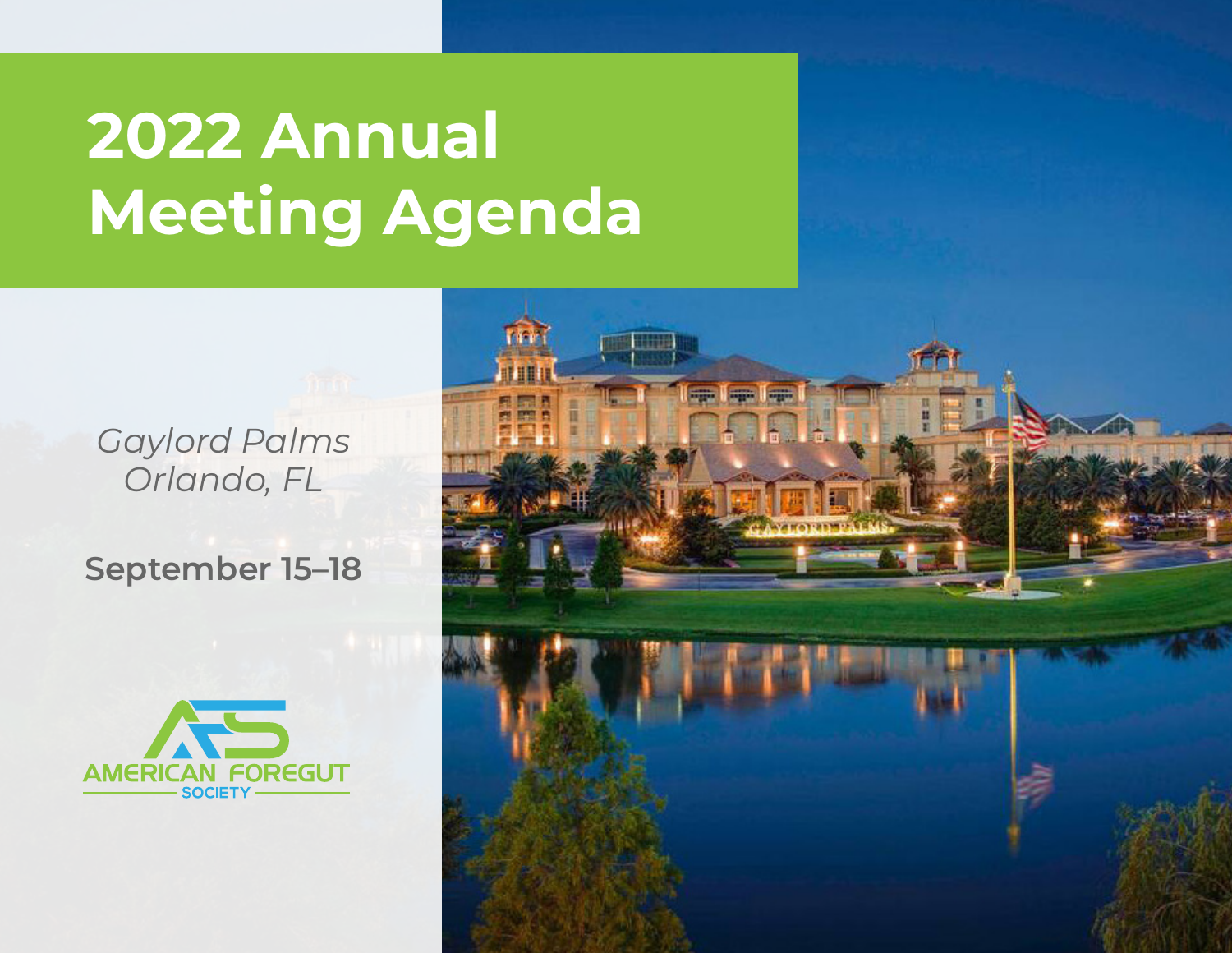### **Thursday, September 15th, 2022**

| 7:30-11:30am    | <b>Hands-on Course</b>                                                       | Prateek Sharma, Michael Awad                    |
|-----------------|------------------------------------------------------------------------------|-------------------------------------------------|
|                 | <b>Didactic Motility Course</b>                                              | Roger Tatum, Ben Rogers                         |
| 11:30am-12:45pm | Lunch   Visit Exhibits                                                       |                                                 |
| 12:45-1:00pm    | Introduction                                                                 | Peter Kahrilas                                  |
| 1:00-2:30pm     | Session 1: Show Me the Metaplasia: Barrett's Esophagus in 2022               | Moderators: Felice Schnoll-Sussman, John Lipham |
|                 | Pills and Markers: Are We Moving the Needle on BE Screening and Surveillance | Prateek Sharma                                  |
|                 | The Enigma of T1B Esophageal Cancer                                          | Ken Chang                                       |
|                 | <b>Which BE Patients Need PPI or ARS</b>                                     | Vani Konda                                      |
|                 | When Should ARS be Considered After BE Ablation?                             | Christy Dunst                                   |
|                 | <b>Moderator Summary</b>                                                     | Felice Schnoll-Sussman                          |
| 2:30-3:30pm     | <b>Break</b>                                                                 |                                                 |
| 3:30-5:00pm     | Session 2: The Goose: What's New and Interesting                             | Moderators: Phil Katz, Leena Khaitan            |
|                 | <b>Nuances of the EGJ</b>                                                    | Krissy Lynch                                    |
|                 | A Surgeon's Perspective on Chicago 4.0                                       | Sumeet Mital                                    |
|                 | <b>Dysmotility and ARS: Preconceptions and Errors</b>                        | <b>Brian Louie</b>                              |
|                 | Can FLIP Improve Evaluation of Hiatus Hernia?                                | <b>Dusty Carlson</b>                            |
|                 | <b>Moderator Summary</b>                                                     | Phil Katz                                       |
| 5:00pm          | <b>Welcome Reception</b>                                                     |                                                 |

*Continued on the next page...*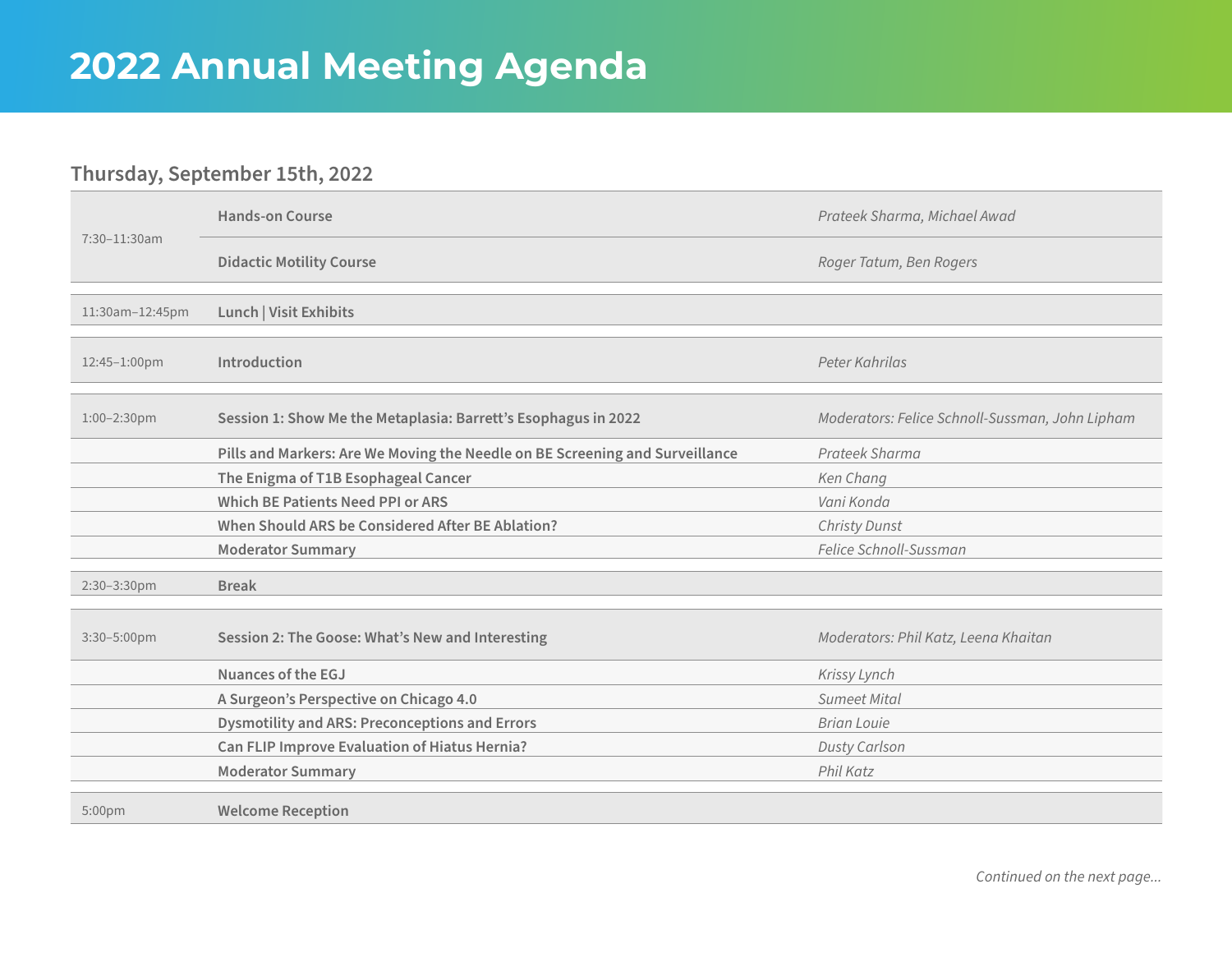#### **Friday, September 16th, 2022**

| 7:00-9:00am       | <b>AM Hands-on Course</b>                                         | Prateek Sharma, Michael Awad             |
|-------------------|-------------------------------------------------------------------|------------------------------------------|
|                   |                                                                   |                                          |
| $9:00 - 10:00$ am | <b>Session 3: Managing the Obese Patient</b>                      | Moderators: Krissy Lynch, Dan Lister     |
|                   | GERD in OSA and Obesity: Are they related?                        | Ronnie Fass                              |
|                   | <b>Choosing the Right Patient:</b>                                |                                          |
|                   | Semaglutide, Intragastric Balloons, Endoluminal Sleeve            | Shelby Sullivan                          |
|                   | <b>Sleeve Gastrectomy and Gastric Bypass</b>                      | Shanu Kothari                            |
|                   | <b>Discussion</b>                                                 |                                          |
| 10:00-10:30am     | <b>Break   Visit Exhibits</b>                                     |                                          |
|                   |                                                                   |                                          |
| 10:30-11:30am     | <b>Session 4: Complications after Bariatric Surgery</b>           | Moderators: Shelby Sullivan, Ninh Nguyen |
|                   | Do We Understand Pathophysiology of GERD After Sleeve Gastrectomy | Sebastian Schompmann                     |
|                   | Salvage for post-sleeve GERD                                      | Leena Khaitan                            |
|                   | <b>Symptoms and Complications After Bariatric Surgery</b>         | Shanu Kothari                            |
|                   | <b>Discussion</b>                                                 |                                          |
|                   |                                                                   |                                          |
| 11:30am-1:00pm    | Lunch   Visit Exhibits                                            |                                          |
|                   |                                                                   |                                          |
| 1:00-2:30pm       | <b>Session 5: Presidential Address</b>                            | Moderator: John Lipham<br>Peter Kahrilas |
|                   | <b>European Foregut Society</b>                                   | Sebastian Schompmann                     |
|                   | <b>Oral Abstract Session - 60 Minutes</b>                         | Mimi Canto, Lee Swanstrom                |
| 2:30-3:30pm       | <b>Break   Visit Exhibits</b>                                     |                                          |
|                   |                                                                   |                                          |

*Continued on the next page...*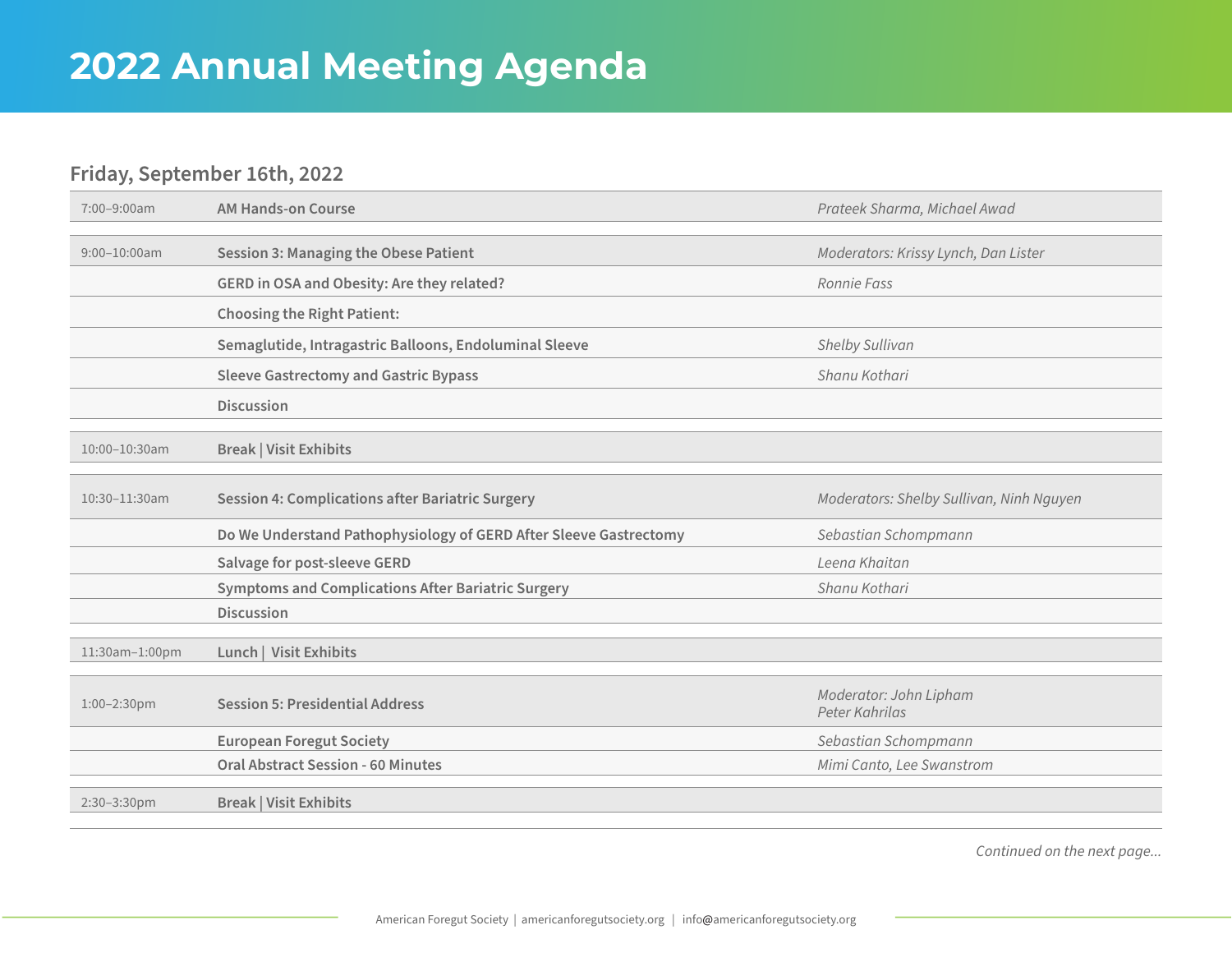### **Friday, September 16th, 2022** *continued***...**

| $3:30 - 5:00 \text{pm}$ | Session 6: State of the Art and 60 minutes            | Moderator: John Pandolfino                                         |
|-------------------------|-------------------------------------------------------|--------------------------------------------------------------------|
|                         | Rethinking the Standard Myotomy - Does Length Matter? | Aziz Aadam                                                         |
|                         | 60 Minutes:                                           |                                                                    |
|                         | <b>PCABs, PPI Postency</b>                            | Abe Khan, Peter Kahrilas                                           |
|                         | Defining GERD Phenotypes, Optimal Treatment for Each  | John Clarke, Reg Bell, John Pandolfino, Christy Dunst              |
|                         | <b>C-TIF: Collaboration and Controversy</b>           | Phil Katz, Tom Watson. Barham Abu-Dayyeh,<br>Peter Janu, Ken Chang |
| 5:00 <sub>pm</sub>      | Adiourn                                               |                                                                    |

### **Saturday, September 16th, 2022**

| 7:00-9:00am        | <b>AM Hands-on Course</b>                                   | Prateek Sharma, Michael Awad                     |
|--------------------|-------------------------------------------------------------|--------------------------------------------------|
|                    |                                                             |                                                  |
| $9:00 - 10:00$ am  | Session 7: Can we do better? Ergonomics and Foregut Centers | Moderators: Kerry Dunbar, Roger Tatum            |
|                    | <b>Ergonomics and Endoscopy</b>                             | Parasa Sravanthi                                 |
|                    | <b>Ergonomics and Foregut Surgery</b>                       | Mike Awad                                        |
|                    | Developing a Foregut Program - Academic                     | Tanuja Damani                                    |
|                    | Developing a Foregut Program - Private Practice             | Philip Woodworth                                 |
|                    |                                                             |                                                  |
| 10:00-10:30am      | <b>Break   Visit Exhibits</b>                               |                                                  |
|                    |                                                             |                                                  |
| $10:30 - 11:30$ am | Session 8: Let's Not Forget the Endoscopist                 | Moderators: Barham Abu-Dayyeh, Stephanie Worrell |
|                    | <b>Endoscopy in the Post-surgical Patient</b>               | Lee Swanstrom                                    |
|                    | <b>G-POP for Gastroparesis</b>                              | Chris Thompson                                   |
|                    | <b>Sleeve Gastrectomy for Gastroparesis</b>                 | Caitlin Houghten                                 |
|                    | <b>Discussion</b>                                           |                                                  |